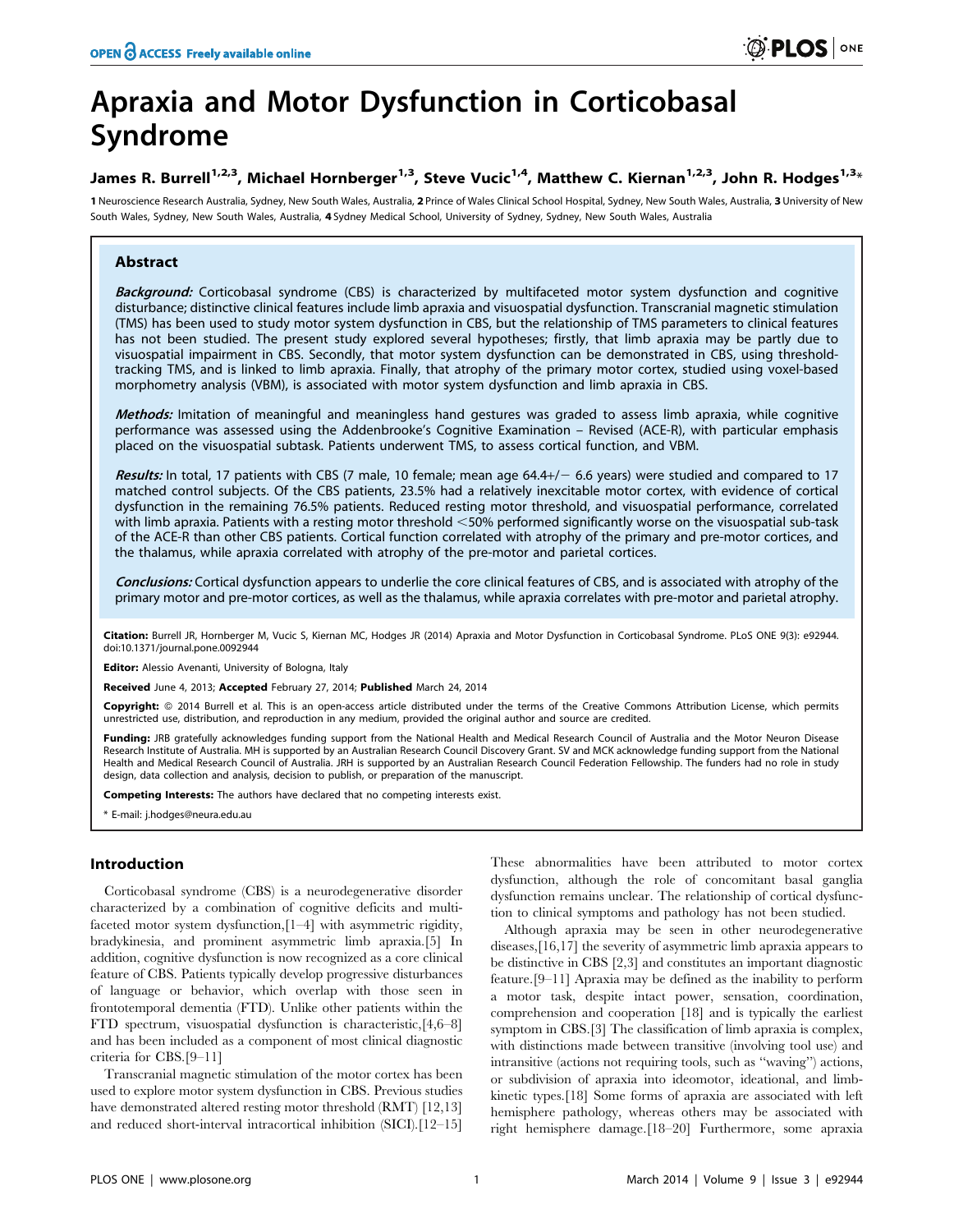subtypes have been attributed to parietal pathology,[21,22] but other structures including the motor cortex (primary and supplementary) and the basal ganglia, have also been implicated.[17,19,21] Atrophy of the primary motor cortex, basal ganglia, or parietal lobe is common in CBS,[23,24] suggesting that dysfunction of these regions may contribute to the development of apraxia in the syndrome.

A range of pathologies may present as CBS. Initial reports emphasized an underlying tauopathy (referred to pathologically as corticobasal degeneration), with similar features to those seen in many cases of frontotemporal lobar degeneration. More recently Alzheimer's disease, TAR DNA-binding protein 43 intraneuronal inclusions, and progressive supranuclear palsy have been reported in cases of CBS.[4,23–26] The pattern of cortical atrophy varies markedly in CBS, depending on the underlying pathology,[24,27] but whether the pattern of atrophy explains the frequency and severity of apraxia or motor system dysfunction in CBS is unknown.

Although the pattern of cerebral atrophy in CBS varies significantly, previous studies have consistently demonstrated atrophy of the primary motor cortex.[24,27] This finding is consistent with reports of motor cortex dysfunction studied using transcranial magnetic stimulation,[12–15] although the relationship between physiological changes and cerebral atrophy has not been investigated. Whether primary motor cortex involvement contributes to apraxia is not known.

The present study explored several hypotheses; firstly, that limb apraxia in CBS – in part – reflects impaired visuospatial processing. Secondly, that motor system dysfunction can be demonstrated in CBS, using paired-pulse threshold tracking transcranial magnetic stimulation, and that motor system dysfunction and limb apraxia both reflect pathological involvement of cortical and subcortical motor structures. Finally, that atrophy of the primary motor cortex, studied using voxel-based morphometry analysis (VBM), is associated with motor system dysfunction and limb apraxia in CBS.

#### Materials and Methods

#### Study Participants

Patients with a clinical diagnosis of CBS were recruited consecutively from a specialist cognitive disorders clinic. The study was approved by the South Eastern Sydney Local Health District Human Research Ethics Committee and performed after written informed consent was obtained from all participants. In accordance with PLoS One policies, the data from the present study may be made available on request. The diagnosis of CBS was established through a detailed clinical assessment and neuropsychological evaluation, and all patients met recent diagnostic criteria.[11] Structural imaging with magnetic resonance imaging was also performed, but the results were not used to select or exclude patients for the present study. Patients with other alternative diagnoses notably idiopathic Parkinson's disease, progressive supranuclear palsy, vascular dementia, or psychiatric disease were also excluded.

In total, 34 participants were included in the study; 17 with CBS and 17 control subjects. Of the 17 patients with CBS, 41.2% were male and the mean age at assessment was  $64.4+/-6.6$  years. The mean symptom duration was  $54.6+/-18.0$  months. A database of volunteers was used to recruit control subjects. Each individual patient was matched to a control subject of the same gender (male gender in 41.2%). Where possible CBS patients were matched to a control subject of the same age in years. In practice, control subject age was matched to within 2 years of CBS patient age in all but two cases, in which the age difference was 3 and 4 years respectively. The mean age of control subjects was  $64.4+/-7.3$ years and this was not significantly different from that of CBS patients  $(P = 1.0)$ . Controls and CBS patients were not specifically matched for handedness. Control subjects were included if they had no history of neurological diseases such as dementia, stroke, multiple sclerosis, Parkinson's disease or other movement disorders. Controls who demonstrated cognitive impairment on neuropsychological evaluation or incidental abnormalities on MRI scanning were excluded from the study.

#### Clinical Assessment

Apraxia was systematically assessed using a semi-structured approach. Specifically, patients were asked to imitate 4–5 meaningful (for example; the ''Thumb's up'' or ''A-Okay'' gestures) and 4–5 meaningless hand gestures, using both the right and left hands,[28] to allow a judgment of the severity of limb apraxia. The assessments were videotaped and the overall level of apraxia in the right and left upper limbs was graded on a 4 point scale (no apraxia = 0, mild = 1, moderate = 2, severe = 3) independently by two examiners (JRH and JRB). Mild (score  $= 1$ ) apraxia was defined as occasional/minor errors or hesitancy with the correct target gesture achieved. Moderate (score  $= 2$ ) apraxia was defined as consistent errors of hand position, but with some target gestures achieved. Severe (score = 3) apraxia was defined as the inability to achieve any target accurately. Using this grading system, the overall rater scores did not differ significantly between individual raters  $(P = 0.154$ , see Table S1). Furthermore, there was a strong and highly significant correlation between scores from both raters ( $P = 0.005$ , Spearman's coefficient 0.75). Finally, interrater reliability analyses, performed using the intraclass correlation coefficient, revealed excellent convergence between the two raters; overall score  $(Q = 0.848)$ . Similarly, patients were asked to imitate 2–3 oro-buccal gestures (for example; ''lick your lips'' or ''cough'') to judge the severity of oro-buccal apraxia. Individual examiner ratings from the right  $(0-3)$  and left  $(0-3)$  upper limbs were averaged to produce scores for limb-meaningful (0–6 points), limbmeaningless (0–6 points), and the oro-buccal score was added to produce an overall apraxia score (0–15 points), with higher scores indicating a greater degree of apraxia. Other components of apraxia – such as imaginary tool usage (for example; ''brush your teeth'' or ''comb your hair'') were also included in the assessment, but were not graded consistently (i.e. formal grading was not completed on all patients). These components of the assessment were therefore excluded from the analysis and were not used to calculate the apraxia scores. Imitation, rather than pantomime (i.e. production of meaningful gestures from memory) was chosen, as imitation may be more sensitive to disturbances of praxis in CBS.[29,30]

All patients underwent a standardized clinical assessment by a single examiner (JRB) to detect clinical evidence of motor system dysfunction such as weakness and hyperreflexia.[31] Muscle power was graded according to the Medical Research Council grades, after taking into account the degree of limb apraxia, and individual muscle scores were added to calculate the Medical Research Council sum-score (MRCSS) for each patient. Hyperreflexia, defined as exaggerated deep tendon reflexes elicited with minimal stimulus, or pathological spread of reflexes, was recorded in each patient.

Since a disease specific functional rating scale has not been developed for CBS, the Amyotrophic Lateral Sclerosis Functional Rating Scale – Revised (ALSFRS-R),[32] was chosen as a validated measure of motor functional capacity.[33] The ALSFRS-R comprises 12 questions regarding ability to perform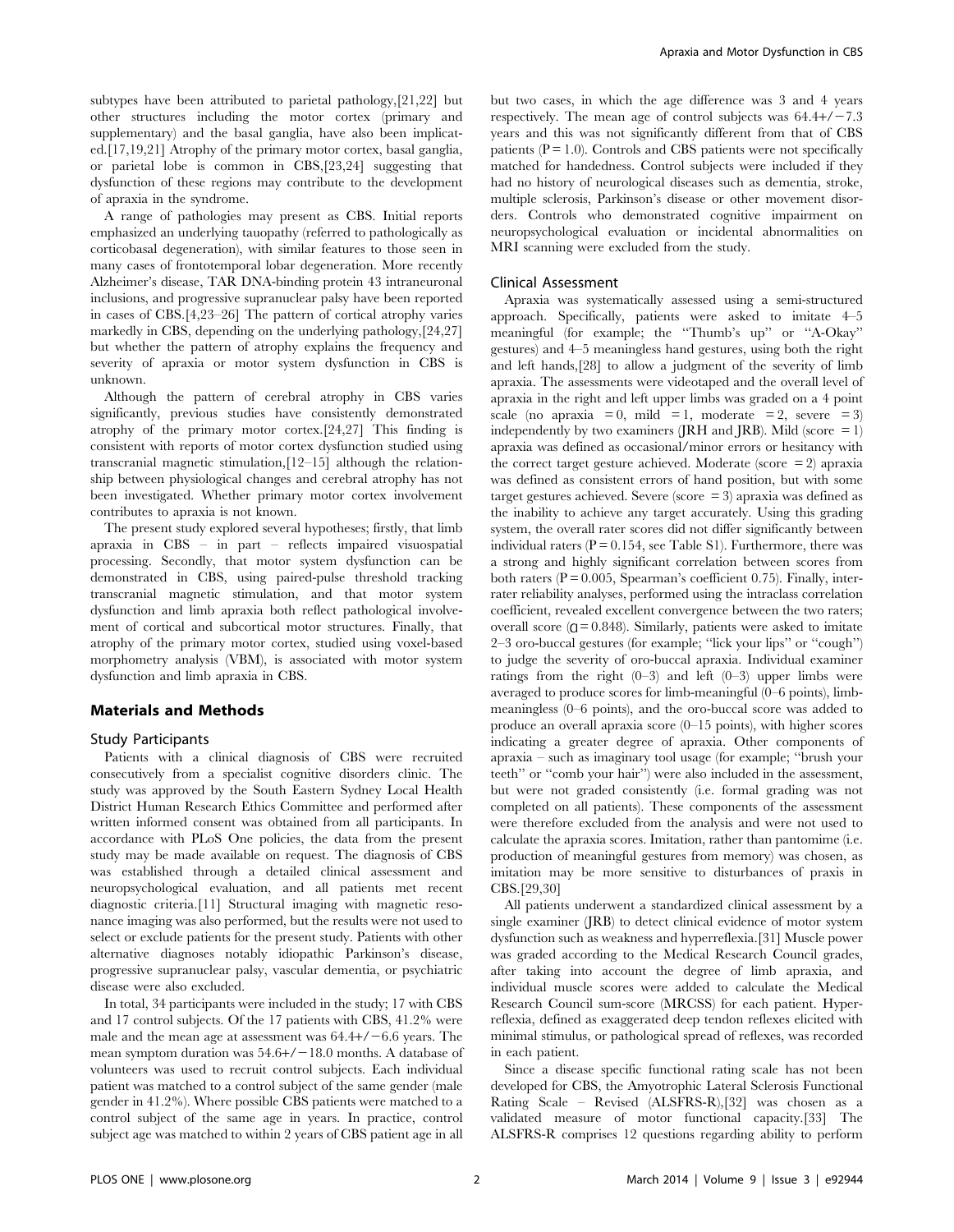everyday tasks; each response is graded from 0–4 with functional impairment reflected by reduced scores. In addition to ALSFRS-R totals, bulbar, fine motor, gross motor and respiratory ALSFRS-R sub-scores were also calculated for each patient.

### Cognitive testing

Cognitive screening was performed using the Addenbrooke's Cognitive Examination – Revised (ACE-R).[34,35] The ACE-R is a brief cognitive screening tool that includes an assessment of five cognitive domains, and has been used to evaluate cognitive dysfunction in CBS previously.[8] The domains examined by the ACE-R include: attention (18 points), memory (26 points), verbal fluency (14 points), language (26 points) and visuospatial ability (16 points). The ACE-R is scored out of 100 points and a score at or below 88/100 detects dementia with a sensitivity of 94% and specificity of 89%.[35] The visuospatial component of the ACE-R consists of tasks that require the use of a pencil (e.g. copy of interlocking pentagons, drawing of a clock-face), as well as tasks that simply require interpretation of visual information (e.g. dot counting, partial letter recognition). Marked limb apraxia might be expected to impair performance on tasks requiring manipulation of a pencil, particularly if the dominant hand is maximally impaired. With this in mind, performance on both subcomponents of the ACE-R visuospatial task, designated as ''written'' and ''visual'' visuospatial subcomponents (each scored out of 8 points), were analyzed independently.

#### Neurophysiological Assessments

The paired pulse, threshold-tracking transcranial magnetic stimulation protocol was used to assess cortical function in CBS patients and control subjects.[36–38] This testing protocol was preferred over the constant stimulus paired pulse technique as the motor evoked potential amplitude often varies significantly from stimulus to stimulus thereby necessitating multiple stimuli, with subsequent averaging, at each level of stimulus intensity.[39] The threshold-tracking paradigm overcomes this potential limitation by tracking a target response of 0.2 mV, which lies in the middle of the linear logarithmic stimulus-response relationship over a hundred-fold range of responses from about 0.02 to 2 mV.[40] As such, larger variations in the MEP amplitude would translate to smaller variations in the stimulus intensity (the outcome variable), potentially enabling more accurate recordings of TMS parameters. Specifically, using the paired-pulse threshold tracking protocol stimuli are repeated until the target response has been achieved and averaging of multiple responses is not required. This technique has been successfully used in frontotemporal dementia,[31] as well as motor neuron disease and related disorders.[33,36–38,41]

According to the threshold tracking protocol, the motor cortex was stimulated using magnetic pulses delivered via a 90 mm magnetic circular coil placed over the subject's scalp, and the resultant motor evoked potentials were recorded from the abductor pollicis brevis muscle in the hand at rest. Patients were repeated asked to relax the hand being tested and the protocol was recommenced if voluntary or involuntary (e.g. mild dystonia) motor activity interfered with electromyographic silence. By default, the right hand was used for transcranial magnetic stimulation studies; if a stable response could not be obtained on the right, the left hand was studied. If a stable motor response could not be obtained on either side, despite maximal stimulus intensity, the motor cortex was classified as relatively inexcitable and the protocol was ceased. In such cases, no subsequent measures of cortical excitability could be determined. The optimal coil position, defined, as the position that elicited the most stable

motor response, was determined first (See Figure 1A), followed by the resting motor threshold (RMT). The RMT was defined as the amount of stimulus required to evoke the target motor evoked potential of 0.2 millivolts (mV). Provided a stable motor response was obtained with single magnetic stimuli, the paired pulse component of the protocol was initiated. In order to deliver pairs of pulses, two high-power magnetic stimulators were connected via a BiStim device (Magstim Co., Whitland, South West Wales, UK) and used to deliver paired stimuli that could be set independently and delivered through one coil. The first stimulus – the conditioning impulse – was delivered at an fixed intensity of 70% RMT, and the second stimulus – the test impulse – was varied in intensity to achieve the target motor evoked potential of 0.2 mV (See Figure 1B).

As the protocol proceeded, the time between conditioning and test impulses – referred to as the interstimulus interval – was varied from 1 to 20 milliseconds (ms). The motor responses were amplified and filtered (3 Hz–3 kHz) using a GRASS ICP511 AC amplifier (Grass-Telefactor, Astro-Med Inc., West Warwick, RI, USA) and sampled at 10 kHz using a 12-bit data acquisition card (National Instruments PCI-MIO-16E-4). The protocol was driven by QTRACS software (Institute of Neurology, Queen Square, London, UK).

In normal individuals, increased test impulse intensity is required to produce the target motor response following a conditioning impulse when the interstimulus interval is between 1–7 ms. This phenomenon, referred to as short interval intracortical inhibition (SICI), reflects relative cortical inhibition induced by the conditioning impulse at short interstimulus intervals. In the present study SICI was defined as the increase in test impulse intensity (i.e. test - RMT) required to achieve the target response at interstimulus intervals of 1–7 ms, represented as a percentage of RMT.[36,40] Peak SICI was recorded at an interstimulus interval of 3.5 ms and average SICI was calculated as the mean of SICI values recorded at each interstimulus interval from 1–7 ms. In addition, the maximal motor evoked potential amplitude and minimum motor evoked potential latency were recorded, and the maximal cortical silent period was calculated. The maximal cortical silent period was defined as the duration of electrical silence recorded from the abductor pollicis brevis induced by sustained, sub-maximal muscle contraction, following single pulse magnetic stimulation.[42] The central motor conduction time was calculated using the F-wave method.[43,44] The compound motor action potential amplitude following electrical stimulation of the median nerve at the wrist was recorded in millivolts (mV) from the abductor pollicis brevis muscle in the hand using 5-mm Ag-AgCl surface electrodes (ConMed, Utica, USA). The motor evoked potential amplitude was also expressed as a percentage of compound motor action potential amplitude.

#### Voxel-Based Morphometry

All 17 CBS patients and 17 age-matched healthy controls underwent magnetic resonance imaging (MRI) according to a standardized protocol using a 3-Tesla Phillips MRI scanner with standard quadrature head coil (8 channels). The 3D T1-weighted images were acquired with the following parameters: coronal orientation, matrix  $256 \times 256$ ,  $200$  slices,  $1 \times 1$  mm2 in-plane resolution, slice thickness 1 mm, TE/TR = 2.6/5.8 ms, and TFE/FFE Pulse sequence.

3D T1-weighted sequences were used to perform a VBM analysis [45,46] using the Functional Magnetic Resonance Imaging of the Brain (FMRIB) Software Library (FSL) software package [47] (see http://www.fmrib.ox.ac.uk/fsl/fslvbm/index. html). Tissue segmentation was carried out using FMRIB's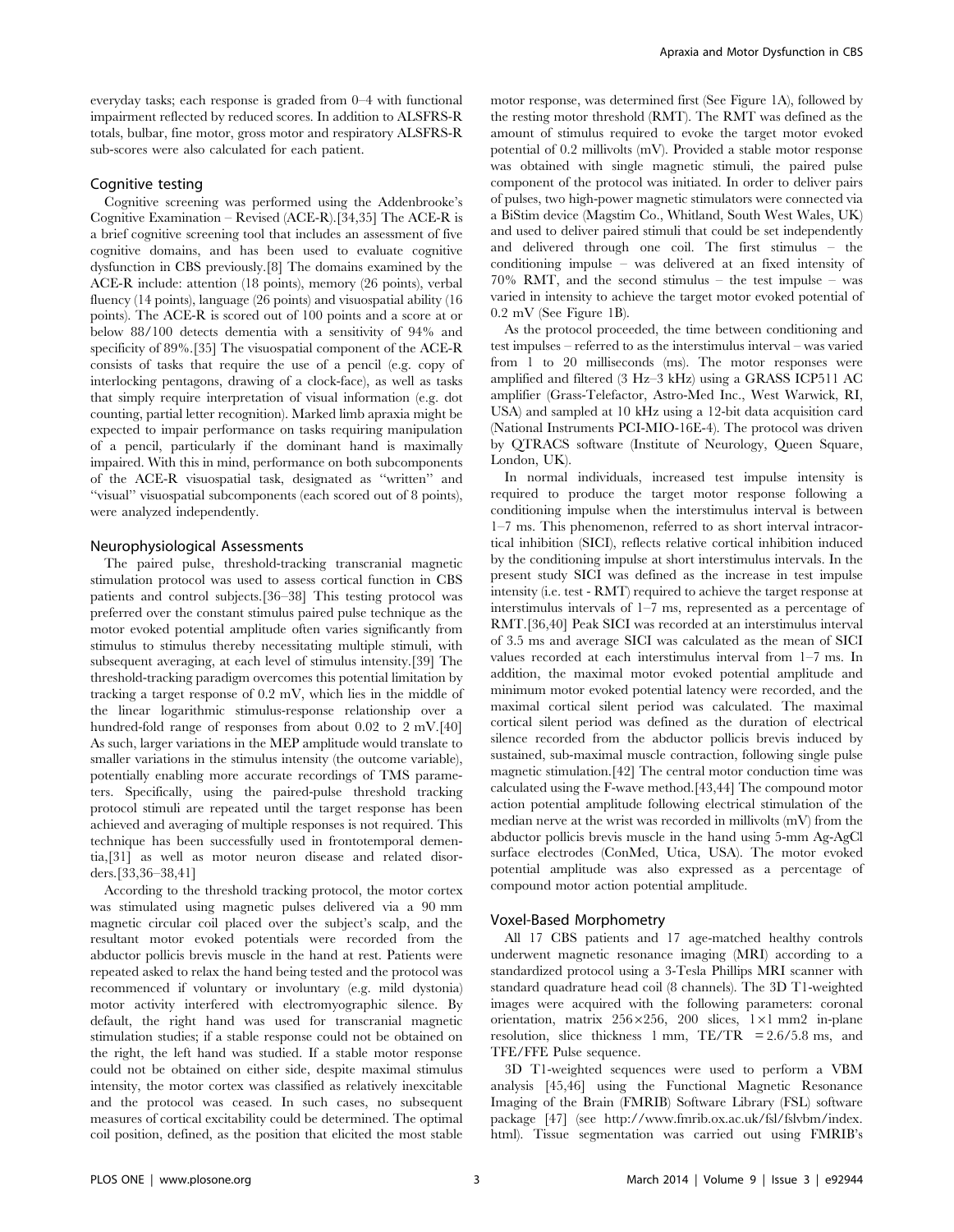

Figure 1. The paired-pulse transcranial magnetic stimulation protocol. (A) Motor evoked potentials (¥) were recorded from the abductor pollicis brevis muscle following magnetic stimulation of the motor cortex. The stimulus intensity required to achieve a target response of 0.2 mV, defined as the resting motor threshold (RMT), was determined following a single magnetic stimulus. (B) Pairs of pulses were then delivered; a conditioning impulse with an intensity set at 70% of RMT (\*) followed by a test impulse which varied in intensity in order to maintain the target response of 0.2 mV. As the protocol proceeded, the interval between the two stimuli – defined as the interstimulus interval  $(\partial)$  – was varied from 1– 20 ms. SICI was defined as the increase in test impulse intensity (i.e. test - RMT) required to achieve the target response at interstimulus intervals of 1-7 ms, represented as a percentage of RMT. Please note, this figure (A) is simply intended to illustrate how the RMT is determined and the response reproduced here does not necessarily represent an accurate measurement of RMT. Furthermore, the intensities of the stimuli used in A and B differ; therefore the larger amplitude motor response in B does not necessarily reflect intracortical facilitation following the conditioning impulse. doi:10.1371/journal.pone.0092944.g001

Automatic Segmentation Tool (FAST) [48] from brain-extracted images. The resulting grey matter partial volume maps were aligned to the Montreal Neurological Institute standard space (MNI152) using the nonlinear registration approach via FMRIB's Nonlinear Image Registration Tool (FNIRT),[49,50] which uses a b-spline representation of the registration warp field.[51] The registered partial volume maps were then modulated (to correct for local expansion or contraction) by dividing them by the Jacobian of the warp field. The modulated images were smoothed with an isotropic Gaussian kernel with a standard deviation of 3 mm (Full Width at Half Maximum: 8 mm). Finally, a voxel-wise general linear model (GLM) was applied and permutation-based non-parametric testing was used to form clusters with the Threshold-Free Cluster Enhancement (TFCE) method.[52] Multiple comparison corrections were not performed as these often exclude meaningful results in covariance analyses, which correlate variables (i.e. RMT, SICI) with atrophy rather than compare groups. Instead, uncorrected P values were used. To reduce the likelihood of false positive correlations a more a stringent significance level of  $P<0.001$  and a contiguous cluster threshold of 20 voxels were applied.[53–55]

## Statistical Analysis

Statistical analysis was performed by a single author (JRB) and carried out using the Statistical Package for Social Sciences (version 19.0, SPSS Inc.; Chicago, IL, USA). The Wilcoxon signed rank test was used to compare related measures (e.g. limbmeaningful and limb-meaningless apraxia scores) in individual patients, as well as compare apraxia scores between different independent raters. Comparisons of neurophysiological data were first made between patients with CBS and control subjects. Subjects were later grouped according to their RMT; patients with an RMT <50% (RMT <50%), patients with an RMT  $>50\%$  $(RMT > 50\%)$ , and patients with an inexcitable motor cortex (inexcitable), and the three groups were compared. Neurophysiological parameters could not be determined in patients with an inexcitable motor cortex, so these patients were excluded from several subsequent analyses. In excitable patients, an RMT of 50% was used to define the groups as this approximated the median recorded RMT for the patients in the study. Continuous variables were analyzed using analysis of variance (ANOVA) when normally distributed or the Kruskal–Wallis test when non-normally distributed. Pair-wise comparisons were performed using the student's t test when the data was normally distributed and the Mann-Whitney test when non-normally distributed. Categorical data were analyzed using the Chi-Square test. Correlations between continuous variables were performed using Spearman correlation for non-normally distributed samples, after application of the Bonferroni correction, [56] with a P-value of  $< 0.05$ regarded as significant. Partial correlation was used to control for potential confounding variables such as age and symptom duration.

#### Results

As mentioned, 34 participants were included in the study; 17 with CBS and 17 age and gender matched controls. Of patients with CBS, 7 (41.2%) were male. The mean age at assessment was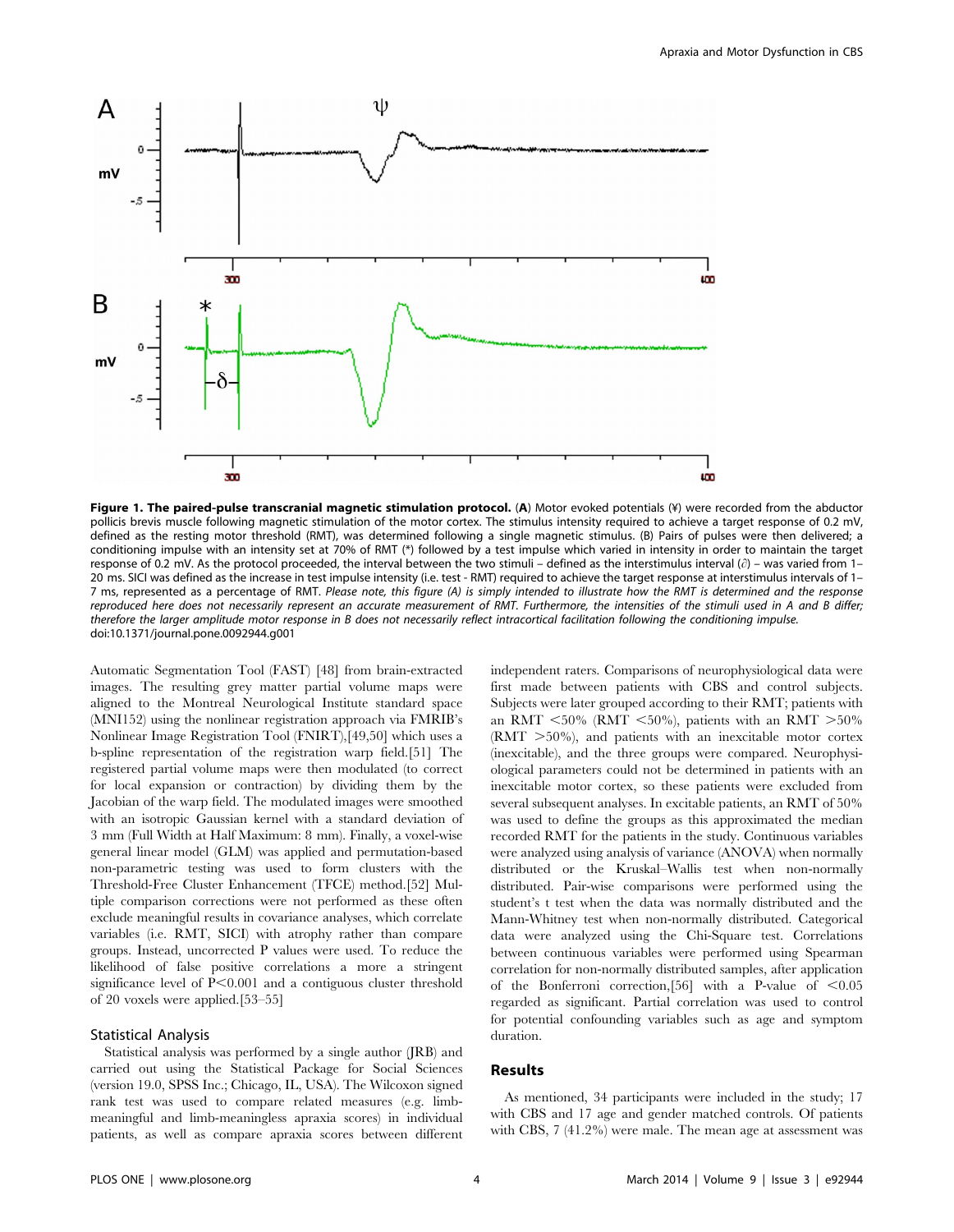Table 1. Characteristics of Individual CBS patients. Table 1. Characteristics of Individual CBS patients.

| MRI findings                                   | symmetrical frontal, temporal,<br>parietal and occipital lobe<br>Generalised atrophy, with<br>involvement. | particular involvement of frontal,<br>temporal (left > right), parietal<br>and occipital lobes bilaterally.<br>Generalised atrophy with | Frontal, temporal (left > right)<br>and parietal atrophy.                                          | particularly involving Broca's area,<br>and a degree of parietal atrophy.<br>Frontal atrophy bilaterally,                                                 | Frontal and parietal atrophy<br>bilaterally.                                        | involving the medial frontal lobes.<br>Frontal atrophy, particularly                                             | Inferior frontal and parietal<br>$\text{atrophy}$ (left $>$ right).                                                    | particular involvement of the left<br>Bilateral frontal atrophy, with<br>peri-insular region.  | Bilateral frontal, temporal, and<br>parietal atrophy.                       | Generalised atrophy (left > right).                                                         | Frontal, temporal, and parietal<br>$atrophy$ (left $>$ right).                                               | Left parietal atrophy.                                                                                         | Left inferior frontal and peri-<br>insular atrophy.                                             | Frontal and parietal atrophy.                                                                  |
|------------------------------------------------|------------------------------------------------------------------------------------------------------------|-----------------------------------------------------------------------------------------------------------------------------------------|----------------------------------------------------------------------------------------------------|-----------------------------------------------------------------------------------------------------------------------------------------------------------|-------------------------------------------------------------------------------------|------------------------------------------------------------------------------------------------------------------|------------------------------------------------------------------------------------------------------------------------|------------------------------------------------------------------------------------------------|-----------------------------------------------------------------------------|---------------------------------------------------------------------------------------------|--------------------------------------------------------------------------------------------------------------|----------------------------------------------------------------------------------------------------------------|-------------------------------------------------------------------------------------------------|------------------------------------------------------------------------------------------------|
| <b>Clinical Presentation</b>                   | Right sided limb apraxia initially,<br>later developed language<br>disturbance                             | executive impairment, visuospatial<br>dysfunction and later developed<br>marked left sided limb apraxia<br>Cognitive dysfunction with   | Speech hesitancy and deterioration<br>in hand writing, later developed<br>right sided limb apraxia | Cognitive dysfunction with executive<br>impairment and visuospatial deficits<br>initially, followed by bilateral limb<br>apraxia and language disturbance | Marked left sided limb apraxia and<br>rigidity, with subtle language<br>dysfunction | disorientation and difficulty writing,<br>followed by left sided limb apraxia<br>Executive dysfunction with some | Right sided limb apraxia, with spelling<br>dysfunction, and visuospatial deficits<br>errors on hand writing, executive | Progressive language disturbance<br>with subsequent development of<br>right upper limb apraxia | hand, with mild visuospatial deficits<br>Difficulty using the right leg and | deterioration in handwriting, with<br>Executive dysfunction and<br>right sided limb apraxia | visuospatial and language disturbance<br>Progressive right sided limb apraxia,<br>with subsequent executive, | disturbance and bilateral limb apraxia<br>Problems with calculation and hand-<br>writing, followed by language | followed by right sided limb apraxia<br>Disturbance of handwriting,<br>and language disturbance | Progressive language disturbance<br>and difficulty writing, followed by<br>right sided apraxia |
| Overall apraxia<br>$(0 - 15)$                  | 11.0                                                                                                       | 7.0                                                                                                                                     | 3.0                                                                                                | 11.5                                                                                                                                                      | 6.5                                                                                 | 6.5                                                                                                              | 6.0                                                                                                                    | 2.5                                                                                            | 3.5                                                                         | 14.0                                                                                        | 12.5                                                                                                         | 6.0                                                                                                            | 3.0                                                                                             | 5.0                                                                                            |
| ACE Total (100 ACE Visuospatial (16<br>points) | 12.0                                                                                                       | 5.0                                                                                                                                     | 14.0                                                                                               | 2.0                                                                                                                                                       | 16.0                                                                                | 10.0                                                                                                             | 12.0                                                                                                                   | 15.0                                                                                           | 15.0                                                                        | $\ast$                                                                                      | 4.0                                                                                                          | 14.0                                                                                                           | 13.0                                                                                            | 6.0                                                                                            |
| points)                                        | 62                                                                                                         | 53                                                                                                                                      | 84                                                                                                 | 25                                                                                                                                                        | 5                                                                                   | 84                                                                                                               | 86                                                                                                                     | 78                                                                                             | 86                                                                          | $\ast$                                                                                      | 30                                                                                                           | 77                                                                                                             | 86                                                                                              | 38                                                                                             |
| uration<br>Symptom du<br>(months)              | 36                                                                                                         | $\mbox{S}$                                                                                                                              | 48                                                                                                 | $\overline{70}$                                                                                                                                           | 36                                                                                  | 36                                                                                                               | $\overline{z}$                                                                                                         | 36                                                                                             | 83                                                                          | $\mbox{S}$                                                                                  | 48                                                                                                           | $\overline{2}1$                                                                                                | 84                                                                                              | $\mbox{S}$                                                                                     |
| Gender                                         | Male                                                                                                       | Male                                                                                                                                    | Female                                                                                             | Female                                                                                                                                                    | Female                                                                              | Female                                                                                                           | Female                                                                                                                 | Male                                                                                           | Female                                                                      | Female                                                                                      | Female                                                                                                       | Male                                                                                                           | Male                                                                                            | Male                                                                                           |
| Age at assessment<br>(years)                   | 8 <sup>o</sup>                                                                                             | 57                                                                                                                                      | $\Omega$                                                                                           | 95                                                                                                                                                        | $68$                                                                                | 8                                                                                                                | 59                                                                                                                     | 54                                                                                             | 72                                                                          | 6                                                                                           | $\overline{2}$                                                                                               | 57                                                                                                             | 59                                                                                              | 65                                                                                             |
| Patient                                        | $\mathbf -$                                                                                                | $\mathbf{\tilde{N}}$                                                                                                                    | w                                                                                                  | 4                                                                                                                                                         | <b>In</b>                                                                           | ৩                                                                                                                | $\overline{ }$                                                                                                         | œ                                                                                              | ō                                                                           | °,                                                                                          | Ξ                                                                                                            | $\overline{1}$                                                                                                 | $\frac{3}{2}$                                                                                   | $\mathbf{z}$                                                                                   |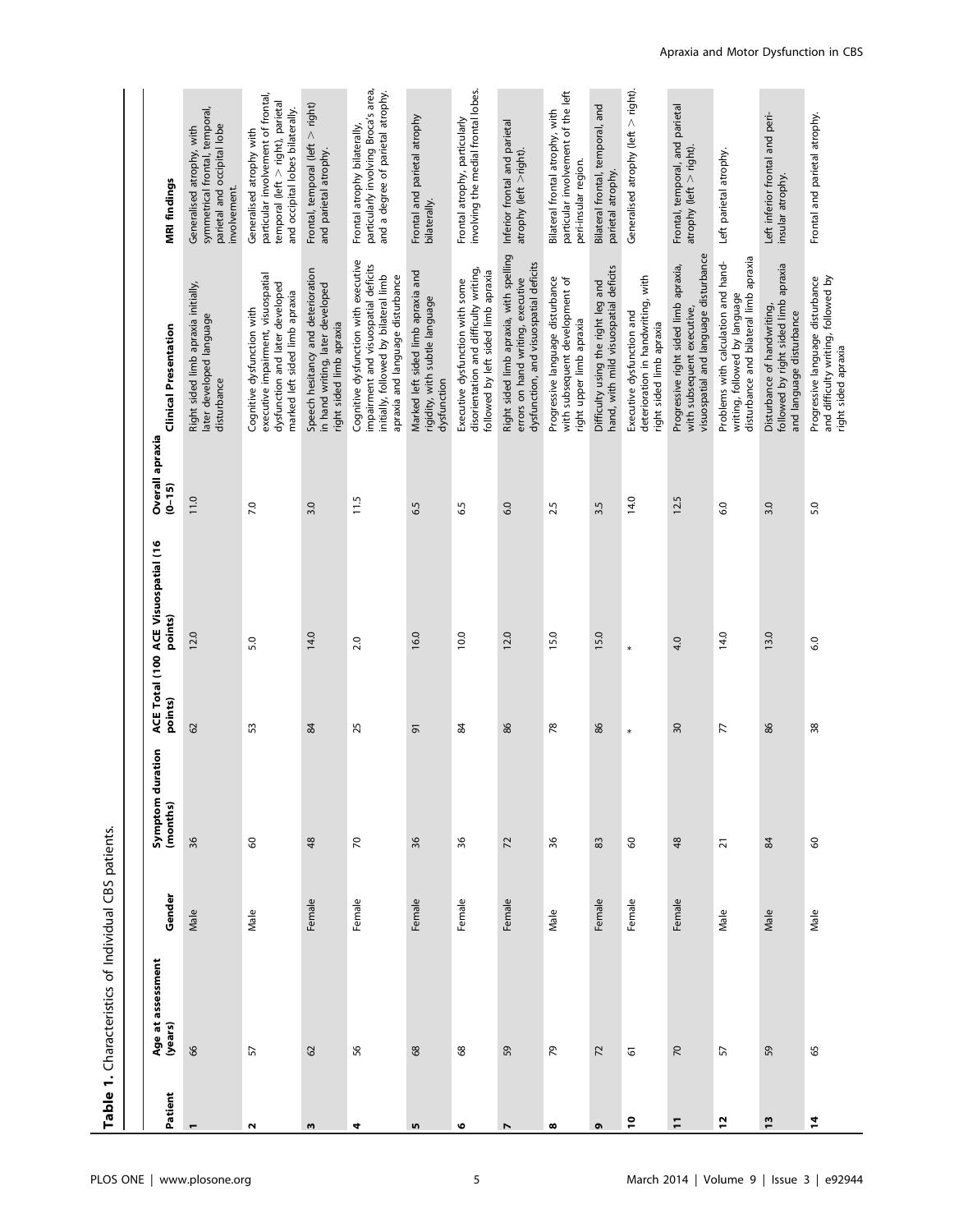|               | Age at assessment                                                                                                                                           |        |          |         | Symptom duration ACE Total (100 ACE Visuospatial (16 | Overall apraxia |                                                                                                                                                                                                                                |                                                                                                                                         |
|---------------|-------------------------------------------------------------------------------------------------------------------------------------------------------------|--------|----------|---------|------------------------------------------------------|-----------------|--------------------------------------------------------------------------------------------------------------------------------------------------------------------------------------------------------------------------------|-----------------------------------------------------------------------------------------------------------------------------------------|
| Patient       | (years)                                                                                                                                                     | Gender | (months) | points) | points)                                              | $(0 - 15)$      | <b>Clinical Presentation</b>                                                                                                                                                                                                   | <b>MRI findings</b>                                                                                                                     |
| 15            | 8                                                                                                                                                           | Male   | 48       | 38      | 5.0                                                  | 11.5            | followed by right sided rigidity<br>difficulty with hand-writing,<br>anguage disturbance and<br>and apraxia                                                                                                                    | Bilateral frontal and parietal<br>atrophy.                                                                                              |
| $\frac{6}{1}$ | 72                                                                                                                                                          | Female | 70       | 24      | $\overline{6.0}$                                     | 11.0            | language disturbance, followed<br>by right sided limb apraxia<br>Difficulty with writing and                                                                                                                                   | involvement of Broca's area and<br>Parietal and temporal atrophy<br>the left mesial temporal lobe.<br>$(let > right)$ , with particular |
| 17            | 58                                                                                                                                                          | Female | 60       | 79      | 8.0                                                  | 12.5            | Difficulty writing and right sided limb<br>apraxia, with subsequent language<br>impairment                                                                                                                                     | Bilateral frontal and parietal<br>$\frac{1}{2}$ atrophy (right $>$ left).                                                               |
|               | early problems in hand-writing) and executive dysfunction. * ACE-R abandoned due to severity of cognitive deficit.<br>doi:10.1371/journal.pone.0092944.t001 |        |          |         |                                                      |                 | Patients commonly presented with a mixture of limb symptoms and cognitive dysfunction, with limb apraxia and visuospatial dysfunction featuring prominently. Other cognitive deficits included language disturbance (often wit |                                                                                                                                         |

Apraxia and Motor Dysfunction in CBS

 $64.4+/-6.6$  years and the mean symptom duration was  $54.6+/ -18.0$  months. All but one CBS patient was right-hand dominant. The maximally apraxic hand was the right hand in 10 CBS patients, the left hand in 4 patients, and both hands were equally affected in 3 patients. The single left-hand dominant patient had bilateral limb apraxia. The right hand was studied in 11 (84.6%) CBS patients with an excitable motor cortex, whereas the left hand was used in 2 (15.4%) other patients. Motor dysfunction in CBS patients was characterized by rigidity and bradykinesia, rather than tremor (see Table S2). Postural instability was present in 9 (52.9%) CBS patients, but myoclonus and alien limb phenomenon were uncommon, each present in only 3 (17.6%) patients. Further details regarding the clinical presentation of CBS patients are presented in Table 1.

Patients with CBS had moderate motor functional disability, due predominantly to limb apraxia, parkinsonism, and rigidity, rather than weakness (see Table 2). All patients had difficulty producing meaningful and meaningless hand gestures, reflected by increased limb-meaningful and limb-meaningless apraxia scores, while 6 of 16 (37.5%) of CBS patients had evidence of oro-buccal apraxia, albeit relatively mild as reflected in the oro-buccal apraxia subscore (0.7+/- 0.9). There was no significant difference between the mean limb-meaningful  $(3.6+/-1.8)$  and limb-meaningless  $(3.9+/-1.9, P = 0.203)$  scores in CBS patients, while dystonia was identified in 5 (29.4%) patients. CBS patients were functionally impaired, reflected in markedly reduced fine and gross motor ALSFRS-R sub-scores, despite normal limb power in all but one patient.

Patients with CBS performed poorly on the visuospatial component of the ACE-R (Table 2 and Table S3). As might have been expected, CBS patients performed better on the ''visual'' subcomponent  $(6.2+/-2.0)$  than on the "written" subcomponent of the ACE-R  $(3.2+/-3.0, P = 0.001, \text{ see } Methods)$ . However, regardless of whether the right limb (dominant in all but 1 patient) or left limb was maximally apraxic, there was no significant difference in performance on the ''visual'' or ''written'' subcomponents of the ACE-R, suggesting that poor performance on visuospatial tasks was due to more than just difficulty manipulating a pen or pencil. When correlations between the limb apraxia score and measures of visuospatial performance (ACE-R visuospatial subscore, ''written'' component) were performed, a strong and highly significant correlation between the overall limb apraxia score and the visuospatial ACE-R subscore (Corr. Co.  $= -0.77$ ,  $P = 0.000$ ) was detected. Even when the "written" components were excluded, a strong and highly significant correlation was detected between the overall limb apraxia score and the ''visual'' component of the ACE-R visuospatial subtask (Corr. Co.  $= -0.64$ ,  $P = 0.006$  was detected. Both correlations survived Bonferroni threshold correction. Separately, there were no significant correlations between either the overall limb apraxia score, or the visuospatial subscore of the ACE-R, and age at symptom onset or symptom duration. In addition, a correlation

between the overall limb apraxia and the memory subscore of the ACE-R was detected (Corr. Co.  $= -0.619$ ,  $P = 0.008$ ), and survived Bonferroni correction. No other correlations between the overall limb apraxia score and ACE-R subscores (e.g. language) survived the Bonferroni correction.

## Cortical function

Cortical function as assessed by transcranial magnetic stimulation was markedly abnormal in CBS patients with two main patterns of dysfunction. Firstly, 4 (23.5%) had a relatively inexcitable motor cortex (Table 3), which meant that neurophysiological parameters (i.e. RMT, SICI, etc.) could not be measured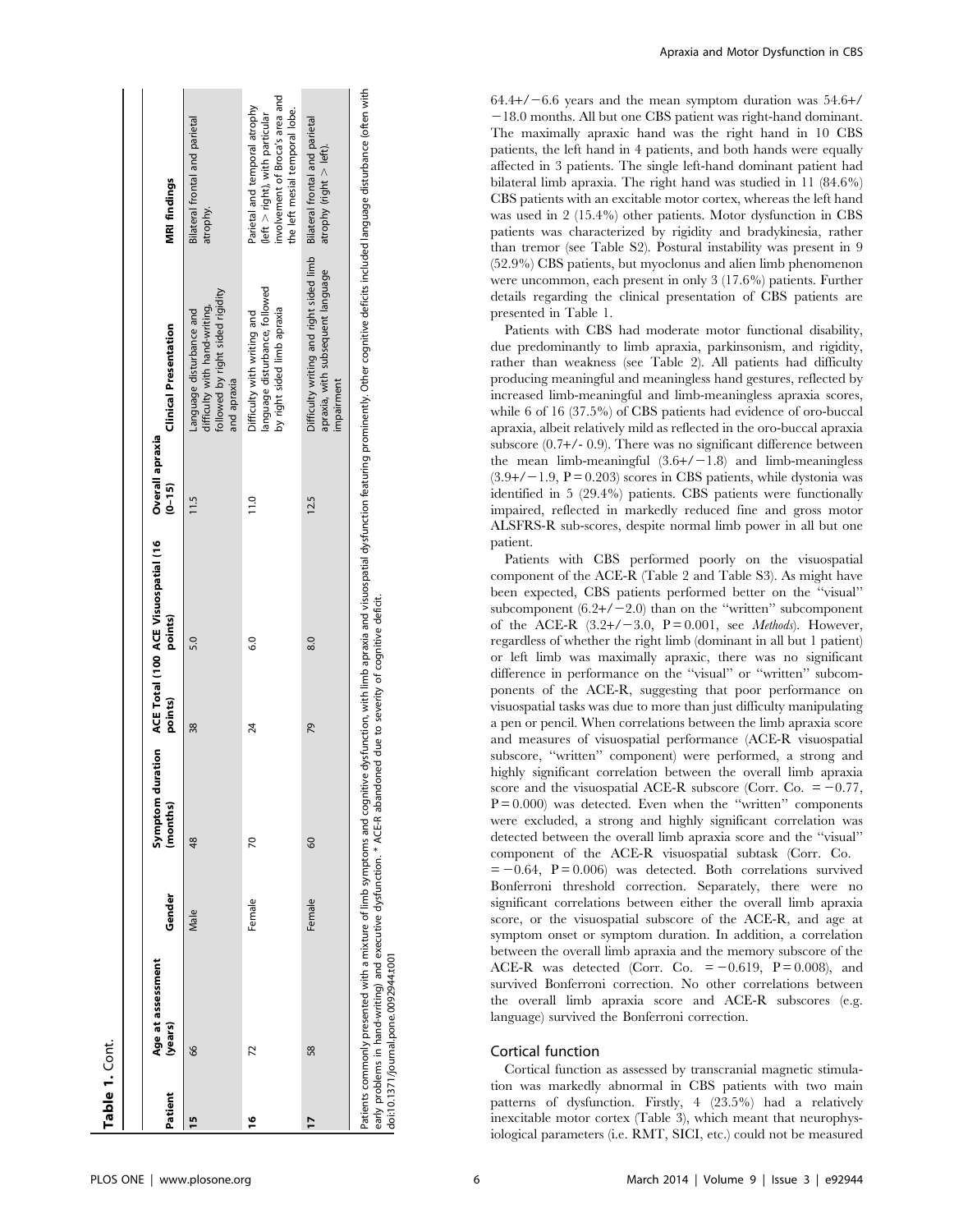Table 2. Clinical Characteristics of CBS patients.

|                                | <b>CBS</b>        |
|--------------------------------|-------------------|
| <b>Number of Patients</b>      | 17                |
| Male                           | 7 (41.2%)         |
| Age                            | $64.4+/-6.6$      |
| Symptom Duration (months)      | $54.6 + / - 18.0$ |
| Hyperreflexia (% patients)     | 12 (70.6%)        |
| Weakness (% patients)          | $1(6.3\%)$        |
| MRCSS Total (0-60)             | $59.8 + / - 1.0$  |
| Apraxia                        |                   |
| - Oro-buccal Apraxia (0-3)     | $0.7+/-0.9$       |
| - Limb-Meaningful (0-6)        | $3.6 + / - 1.8$   |
| - Limb-Meaningless (0-6)       | $3.9+/-1.9$       |
| - Overall Apraxia Score (0-15) | $7.8 + / -3.9$    |
| <b>ALSFRS-R</b>                |                   |
| - Bulbar                       | $10.7 + / - 1.4$  |
| - Fine Motor                   | $5.7 + / - 3.4$   |
| - Gross Motor                  | $8.5 + / - 2.9$   |
| - Respiratory                  | $11.8 + / -0.5$   |
| - Total                        | $36.7 + / -6.2$   |
| ACE-R                          |                   |
| - Attention (18 points)        | $13.1 + / - 5.7$  |
| - Memory (26 points)           | $15.5+/-8.7$      |
| - Fluency (14 points)          | $5.4+/-4.3$       |
| - Language (26 points)         | $17.2+/-7.7$      |
| - Visuospatial (16 points)     | $9.2 + / - 5.1$   |
| - Total (100 points)           | $60.1 + / - 28.7$ |
| <b>MMSE</b>                    | $19.7 + / -9.3$   |
|                                |                   |

CBS patients had marked functional impairment with reduced ALSFRS-R fine motor and gross motor sub-scores, despite normal limb power. CBS patients were at least moderately cognitively impaired, with deficits in multiple cognitive domains including visuospatial function. MRCSS = medical research council sum score, ALSFRS- $R =$  amyotrophic lateral sclerosis functional rating score – revised,  $ACE-R = Addenbrooke's cognitive examination - Revised,$ MMSE = mini-mental status examination. doi:10.1371/journal.pone.0092944.t002

in these patients. In contrast, only one control subject had a relatively inexcitable motor cortex. Meanwhile, prominent cortical abnormalities were detected among the remaining 76.5% of patients who had an excitable motor cortex. Specifically, 5 (38.5%) CBS patients with an excitable cortex had a reduced RMT  $(<50\%)$ , compared to 1 (5.9%) control (P<0.05). In addition, peak (CBS  $0.8+/-12.0$ , controls  $16.6+/-8.7$ ; P<0.001) and average SICI (CBS  $0.5+/-9.2$ , controls  $11.0+/-4.9$ ; P<0.001) were significantly reduced in the CBS group compared to controls (Figure 2A and B). The maximum motor evoked potential amplitude (CBS  $4.2+/-2.0$ , controls  $1.8+/-1.2$ ; P<0.001) and the motor evoked potential amplitude when expressed as a percentage of compound motor action potential amplitude (CBS 59.1+/-32.6%, controls  $23.5+/-14.3$ ; P<0.001) were both increased in CBS compared to controls (Figure 2C). Importantly, there were no significant differences between RMT, peak SICI, or average SICI when the hand used for transcranial magnetic stimulation studies was the most apraxic or the least apraxic hand.

## The relationship of cortical dysfunction to clinical features

The CBS cohort was grouped according to the RMT (RMT  $<$ 50%, RMT  $>$ 50%, and relatively inexcitable, see *Methods*) and inter-group comparisons were performed (Table 4 and Table S4), albeit with small numbers of patients in each group (a limitation of the present study). Initially, there appeared to be no differences between groups in age, symptom duration, motor weakness or functional impairment (as assessed by the ALSFRS-R). Correlations between the overall limb apraxia score and neurophysiological markers of motor system dysfunction (RMT, Average SICI, motor evoked potential amplitude expressed as a percentage of compound motor action potential amplitude) were attempted with relatively inexcitable patients excluded. A trend was detected for a correlation between reduced RMT and the overall apraxia score (Corr. Co.  $= -0.64$ , P = 0.018), but this did not reach significance after Bonferroni correction for multiple comparisons. This trend  $(P = 0.07)$  remained even when partial correlation was used to control for age and symptom duration.

Although there was no significant inter-group difference, the CBS sub-group with reduced RMT had a markedly reduced ACE-R total, suggesting severe cognitive impairment. Intergroup comparisons revealed a significant  $(P<0.05)$  difference in the visuospatial sub-score, with post-hoc pairwise comparisons confirming a significant reduction in the RMT  $\langle 50\%$  group compared to the RMT  $>50\%$  group (P<0.05), and a trend for reduced visuospatial sub-score compared to the relatively inexcitable group  $(P = 0.06)$ . There were also trends for an intergroup difference in performance on the memory and attention ACE-R subscores, and post-hoc analyses revealed that the RMT  $<$  50% group had significantly lower memory and attention sub-scores  $(P<0.05)$  compared to the RMT  $>50\%$  group.

## Neuroanatomical correlates of functional and clinical characteristics

To further clarify the basis of cortical dysfunction, VBM analyses were performed using transcranial magnetic stimulation excitability measures (RMT, SICI) and the overall apraxia score. Since RMT and SICI could not be measured in patients with a relatively inexcitable motor cortex, these cases were excluded from VBM analyses using SICI and RMT as covariates. Importantly, visual inspection of MRI scans did not reveal differences in the degree or pattern of atrophy in cortical and subcortical motor structures between patients with a relatively inexcitable motor cortex, and those in whom SICI and RMT could be measured. All CBS patients were included in the overall apraxia score VBM analysis. As demonstrated in Figure 3, reduced RMT and SICI correlated with atrophy of the primary motor cortex, as well as the basal ganglia and thalamus bilaterally. In addition, reduced RMT correlated with atrophy of the pre-central gyrus, insula and left anterior temporal lobe. Similarly, reduced SICI correlated with insula, left medial frontal cortex and bilateral precuneus atrophy. Finally, the degree of apraxia, indicated by an increased overall apraxia score, correlated with atrophy of the medial frontal cortex bilaterally, as well as the precuneus and posterior cingulate brain regions (Figure 4).

#### **Discussion**

The present study has demonstrated significant cortical dysfunction in a cohort of CBS patients. VBM established a correlation between measures of cortical dysfunction and atrophy of the primary motor cortex, as well as subcortical motor structures. A relationship between the distinctive features of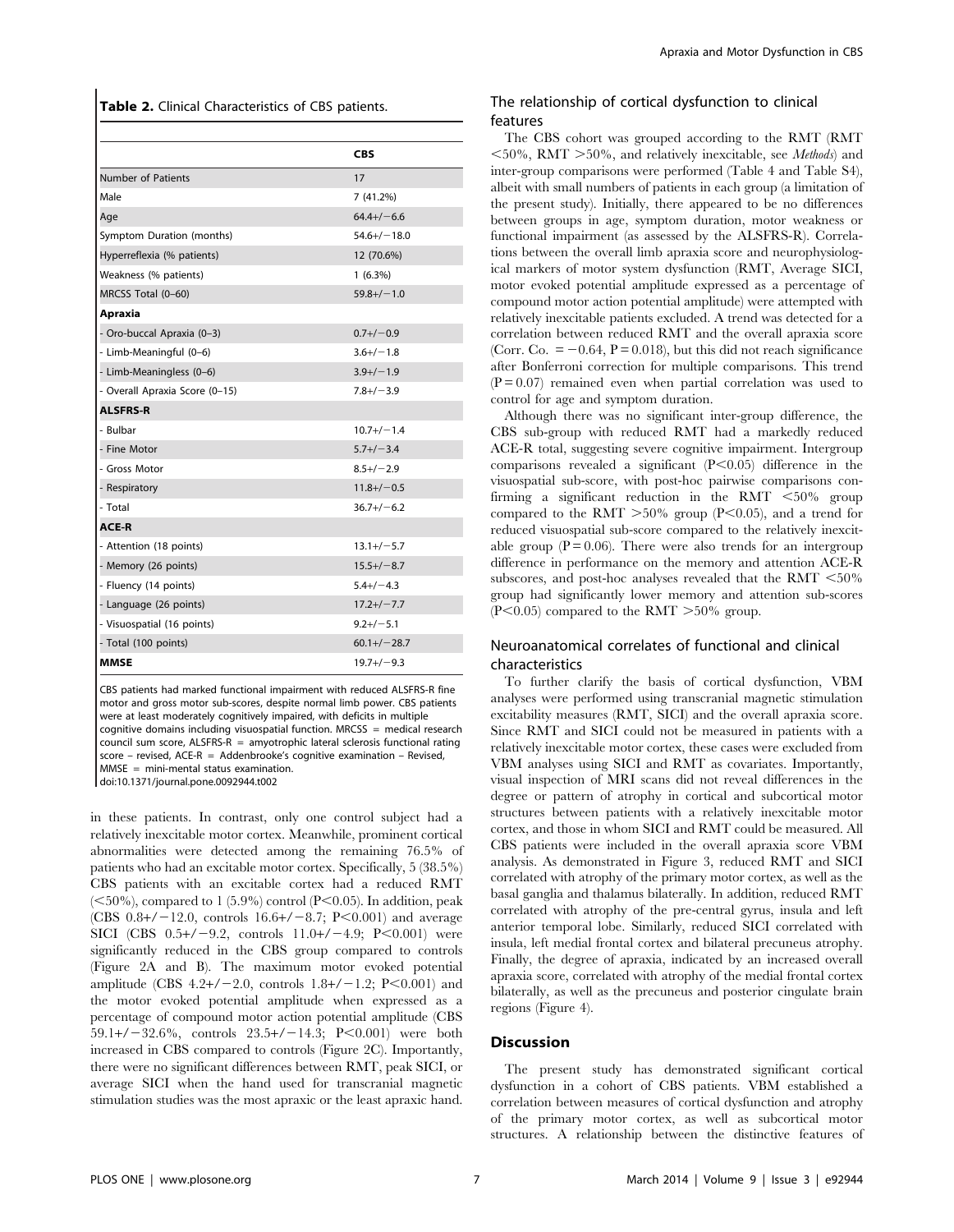#### Table 3. Cortical excitability in CBS patients.

|                    | <b>CBS</b>       | Control         | P value   |
|--------------------|------------------|-----------------|-----------|
| RMT (mean, %)      | $54.9+/-16.8$    | $60.4+/-8.4$    | <b>NS</b> |
| - In-excitable     | 4 (23.5%)        | $1(5.9\%)$      |           |
| $-<$ 50%           | 5(29.4%)         | $1(5.9\%)$      | $< 0.05*$ |
| $-$ >50%           | 8 (47.1%)        | 15 (88.2%)      |           |
| MEP amplitude (mV) | $4.2+/-2.0$      | $1.8 + / - 1.2$ | < 0.001   |
| MEP amplitude (%)  | $59.1 + (-32.6)$ | $23.5+/-14.3$   | < 0.001   |
| Average SICI (%)   | $0.5 + (-9.2)$   | $11.0+/-4.9$    | < 0.001   |
| Peak SICI (%)      | $0.8 + / - 12.0$ | $16.6+/-8.7$    | < 0.001   |
| CMCT (ms)          | $7.1 + / -0.7$   | $5.8 + / - 1.8$ | < 0.05    |
| Maximum CSP (ms)   | $198.6+/-48.0$   | $213.0+/-26.5$  | <b>NS</b> |

Some CBS patients had a relatively inexcitable motor cortex and transcranial magnetic stimulation measures could not be determined. The remaining CBS patients had evidence of cortical excitability, characterized by reduced peak and average SICI, and increased motor evoked potential amplitude expressed as a percentage of compound motor action potential amplitude.  $CRS =$ corticobasal syndrome, RMT = resting motor threshold, SICI = short-interval intra-cortical inhibition, MEP = motor evoked potential,  $CSP =$  cortical silent period. \*P-value calculated using the Chi-Square test for  $2\times3$  table (i.e. CBD/ Control v Inexcitable/ $<$ 50%/ $>$ 50%)

doi:10.1371/journal.pone.0092944.t003

CBS, namely limb apraxia and visuospatial dysfunction, was demonstrated and limb apraxia was linked to motor system dysfunction, as measured by transcranial magnetic stimulation. Altogether, the findings from the present study reinforce the role of frontal lobe (i.e. primary motor cortex) dysfunction in the development of the characteristic features of CBS.

Cortical dysfunction was indicated in the present series by a high proportion of CBS patients exhibiting an RMT  $<$ 50%, reduced SICI, and an increased motor evoked potential amplitude. Although reduced SICI has been suggested in CBS previously [12–15,57], reported changes in RMT have been inconsistent. Some studies have demonstrated increased RMT,[12,13,57,58] while others reported no change.[15] A possible explanation for these discordant findings is that previous studies compared mean RMT values, unlike the present approach which grouped patients according to their RMT; one benefit of this approach is that the distribution of RMT levels across the entire CBS cohort can be taken into account. One limitation of the present study was that side-to-side comparisons of cortical function were not performed. As such, the relationship of any asymmetry in responses to clinical features or underlying pathology is currently unknown.

The mechanisms underlying cortical dysfunction in CBS remain to be fully elucidated. RMT reflects the excitability of cortical motor neurons,[59,60] but SICI reflects the function of inhibitory intra-cortical circuits acting via GABAa receptors.[36,60,61] Degeneration of inhibitory cortical inter-neurons may therefore account for the transcranial magnetic stimulation results, particularly since reduced RMT and SICI correlated with atrophy of the primary motor cortex. In addition, disinhibition of the motor cortex by dysfunctional basal ganglia and thalamus may have contributed.[12]

Why some patients with CBS have a relatively inexcitable motor cortex while others have evidence of reduced RMT and SICI is not clear, but may relate to different underlying pathologies. Given that there were no differences between patients when grouped by RMT in symptom duration, the degree or pattern of cortical atrophy, motor weakness or functional impairment, advanced disease stage alone is unlikely to explain the finding of a relatively



Figure 2. Cortical hyper-excitability in corticobasal syndrome. Patients with CBS had evidence of cortical hyper-excitability, with reduced SICI (A), significantly (P<0.05) reduced average SICI (B), and significantly (P<0.05) increased motor evoked potential – expressed as a ratio of compound motor action potential amplitude (C). Abbreviations: CBS = corticobasal syndrome, SICI = short-interval intracortical inhibition, MEP = motor evoked potential,  $CMAP =$  compound motor action potential. doi:10.1371/journal.pone.0092944.g002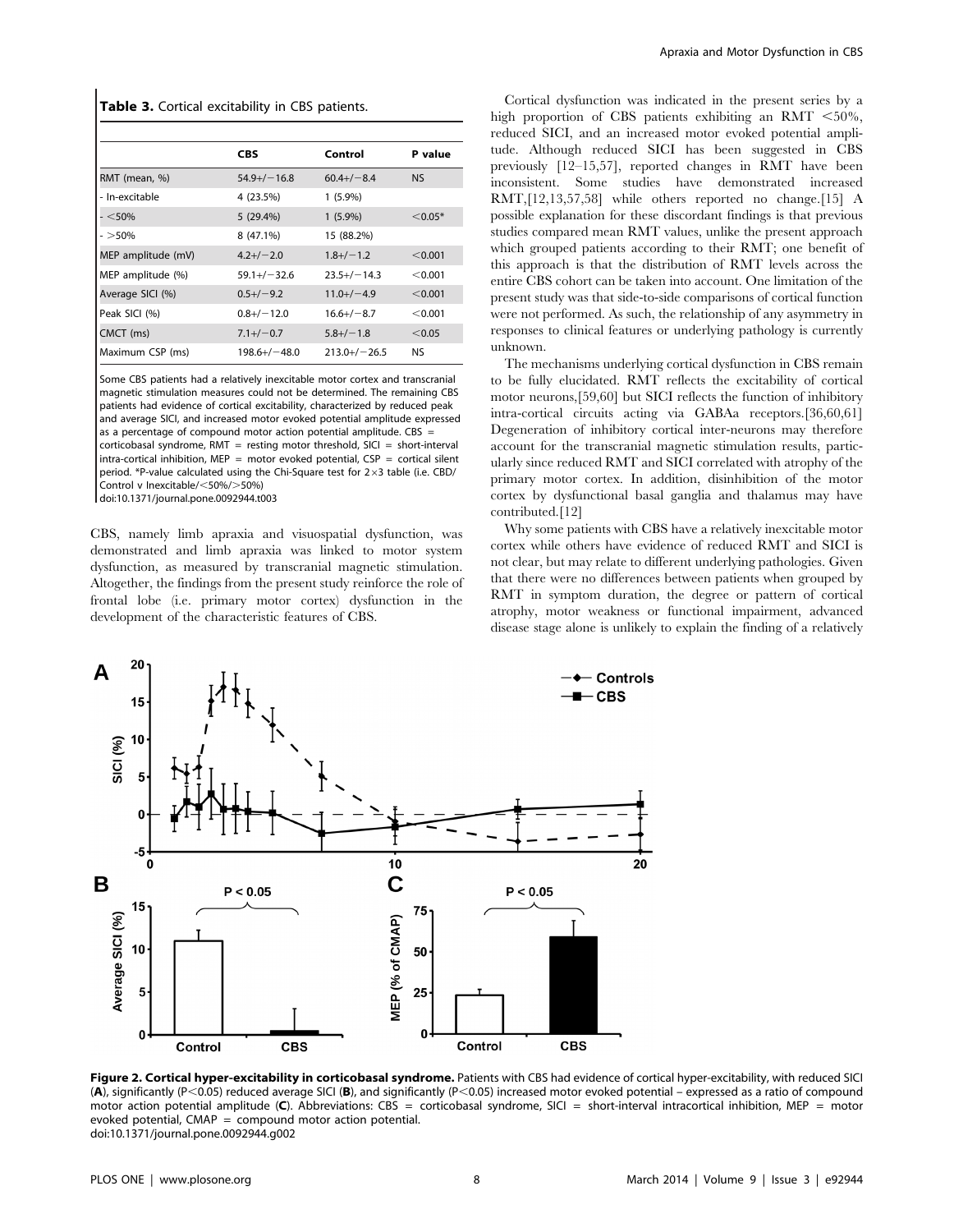Table 4. Clinical features of CBS patients when grouped according to resting motor threshold.

|                                    | <b>RMT &lt;50%</b> | <b>RMT &gt;50%</b> | <b>Inexcitable</b> | P-Value                 |
|------------------------------------|--------------------|--------------------|--------------------|-------------------------|
| Number of patients                 | 5                  | 8                  | $\overline{4}$     |                         |
| Symptom Duration (months $+/-$ SD) | $54.8 + / - 13.1$  | $59.3+/-22.6$      | $45.0+/-11.5$      | <b>NS</b>               |
| Age (years $+/-SD$ )               | $62.4+/-6.3$       | $64.3+/-5.9$       | $67.3+/-8.7$       | <b>NS</b>               |
| <b>MRCSS Total</b>                 | $60.0+/-0.0$       | $59.5+/-1.4$       | $60.0+/-0.0$       | <b>NS</b>               |
| Hyperreflexia (% patients)         | 4 (80%)            | 6(75%)             | 2(50%)             | <b>NS</b>               |
| Apraxia                            |                    |                    |                    |                         |
| - Orobuccal Apraxia (0-3)          | $0.7 + / -0.8$     | $0.2+/-0.4$        | $1.5 + / - 1.3$    | <b>NS</b>               |
| - Limb-Meaningful (0-6)            | $3.9+/-2.2$        | $2.8 + / - 1.5$    | $4.4+/-1.6$        | <b>NS</b>               |
| - Limb-Meaningless (0-6)           | $4.5+/-1.9$        | $3.3+/-1.8$        | $3.9+/-2.3$        | <b>NS</b>               |
| Overall Apraxia Score (0-15)       | $9.1 + (-4.2)$     | $5.9+/-2.6$        | $9.4+/-4.6$        | <b>NS</b>               |
| <b>ALSFRS-R</b>                    |                    |                    |                    |                         |
| <b>Bulbar</b>                      | $11.4+/-0.9$       | $10.4+/-1.6$       | $10.3 + / - 1.3$   | <b>NS</b>               |
| Fine Motor                         | $5.2+/-3.3$        | $6.6 + / -3.0$     | $4.5+/-4.7$        | <b>NS</b>               |
| <b>Gross Motor</b>                 | $8.4+/-2.9$        | $8.9+/-2.6$        | $7.8 + / -4.2$     | <b>NS</b>               |
| Respiratory                        | $12.0+/-0.0$       | $11.6+/-0.7$       | $12.0+/-0.0$       | <b>NS</b>               |
| - Total                            | $37.0+/-5.7$       | $37.5+/-5.7$       | $34.5+/-9.0$       | <b>NS</b>               |
| <b>ACE-R</b>                       |                    |                    |                    |                         |
| - Attention                        | $8.8 + / -6.4$     | $15.0+/-4.7$       | $14.5 + / - 5.1$   | 0.09 <sup>a</sup>       |
| Memory                             | $7.8 + / -7.9$     | $18.9 + / -7.6$    | $18.3 + / -6.8$    | $0.06^{a,b}$            |
| Fluency                            | $5.8 + / - 5.2$    | $6.4+/-3.5$        | $3.3+/-5.3$        | <b>NS</b>               |
| Language                           | $13.0+/-9.4$       | $19.3 + / -7.9$    | $18.3 + / - 3.0$   | <b>NS</b>               |
| - Visuospatial                     | $4.2 + / -3.8$     | $12.0 + / - 3.9$   | $10.0 + / -4.4$    | $<$ 0.05 <sup>a,b</sup> |
| - Total                            | $38.4 + / - 31.7$  | $71.5+/-25.6$      | $64.3+/-19.2$      | <b>NS</b>               |

Although there were no differences in patient age, symptom duration, limb weakness, or limb functional capacity, patients with a an RMT <50% were significantly more impaired on the visuospatial subtask of the ACE-R, with a trend for impaired performance on the attention and memory ACE-R sub-tasks. CBS = corticobasal syndrome,  $RMT$  = resting motor threshold, MRCSS = medical research council sum score, ALSFRS-R = amyotrophic lateral sclerosis functional rating score – revised, ACE-R = Addenbrooke's cognitive examination – Revised, MMSE = mini-mental status examination. Note: P-Values quoted in the right hand column refer to inter-group comparisons. Post-hoc pairwise comparisons are indicated by: <sup>a</sup>RMT <50% versus RMT <50%, P<0.05; <sup>b</sup>RMT <50% versus Inexcitable, P = 0.063. doi:10.1371/journal.pone.0092944.t004

inexcitable motor cortex in CBS. Moreover, the relatively inexcitable group was not the most cognitively impaired. In contrast, the RMT  $<$ 50% group demonstrated the greatest cognitive impairment, with poorer performance on visuospatial, attention, memory, and overall ACE-R scores. Poor performance on the attention and memory ACE-R subtasks in CBS has been linked to underlying Alzheimer's disease [4] and visuospatial dysfunction may be even more severely affected in CBS cases due to Alzheimer's disease than in other subtypes.[23,54] Finally, RMT has been demonstrated to be significantly reduced in Alzheimer's disease.[62] As such, findings from the present series may suggest that transcranial magnetic stimulation measures of cortical dysfunction in CBS are related to underlying pathology. However, the number of patients with an inexcitable cortex or reduced RMT in the present study is relatively small, therefore larger studies comparing cortical function across pathologically defined CBS sub-groups will be required to confirm this possibility.

Apraxia assessment tools, for example the De Renzi ideomotor apraxia test,[63] have been designed and published previously, although no single instrument has been widely adopted. Many of the previously reported assessment tools have attempted to document the various sub-types of apraxia and may be lengthy and time-consuming as a result. This may render them impractical for routine clinical use.[64] Given that the focus of the present study was to examine the relationships between limb apraxia and motor system dysfunction, rather than on the sub-types of apraxia per se, a simple but robust grading system based on imitation of meaningless and meaningful hand gestures was used, rather than using a more detailed instrument; this could be viewed as a limitation of the present study. Nonetheless, our grading of apraxia severity was simple and easy to apply, and related closely to the level of functional impairment as assessed by the ALSFRS-R. As such, our assessment was brief enough to use in the clinic, but still appeared to yield useful, clinically relevant, information.

Several sub-types of apraxia have been described in CBS, including oro-buccal, limb-kinetic, ideomotor (i.e. temporal or spatial errors in goal-directed movements),[65] ideational (i.e. impaired sequencing of tasks) [5] and conceptual (failure to use tools correctly).[17,29,30] More significant impairment of transitive gestures, rather than intransitive gestures, has also been reported in previous studies.[17,30] The clinical and diagnostic validity of such complex sub-classifications has not been established in the context of CBS. Another challenge is to differentiate any functional impairment due to dystonia and rigidity, from that due to apraxia. As such, apparent asymmetry in apraxia scores in the present study may have reflected superimposed dystonia or rigidity rather than just limb apraxia.

In the present study the degree of apraxia, reflecting impaired imitation, was strongly correlated with performance on visuospatial tasks, regardless of whether the task required manipulation of a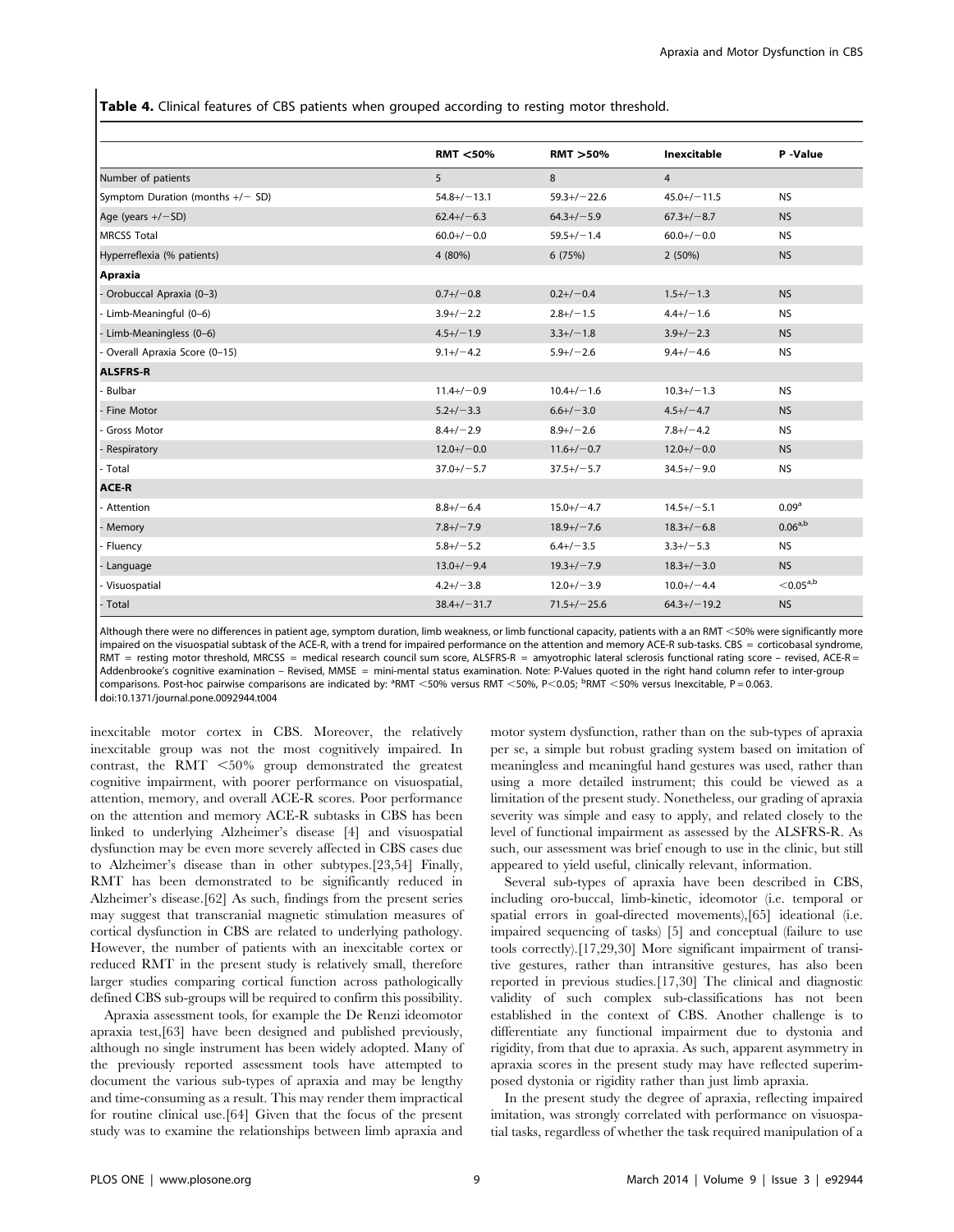

Figure 3. Voxel-based morphometry analysis demonstrating brain regions that positively correlate with neurophysiological parameters in CBS patients. (A) Reduced RMT correlated with atrophy of the primary motor cortex (red circles), thalamus (blue circle) and the anterior temporal lobe (magenta circle). (B) Reduced SICI correlated with atrophy of the primary motor cortex (red circle), thalamus (blue circles), medial frontal cortex (yellow circles) and precuneus (green circles). Clusters are overlaid on the Montreal Neurological Institute standard brain ( $t$   $>$  2.41). Colored voxels show regions that were significant in the analyses for  $P < 0.001$  uncorrected and a cluster threshold of 20 contiguous voxels. Circled areas indicate: red = primary motor cortex; blue = thalamus; magenta = anterior temporal lobe; yellow = medial frontal cortex; green = precuneus. doi:10.1371/journal.pone.0092944.g003



Figure 4. Voxel-based morphometry analysis with the apraxia score as a covariate in CBS patients. The degree of apraxia (as reflected in an increased apraxia score) correlated with atrophy of the medial frontal cortex (red circles) and the precuneus/posterior cingulate (blue circles). Clusters are overlaid on the Montreal Neurological Institute standard brain (t $>$ 2.41). Colored voxels show regions that were significant in the analyses for  $P < 0.001$  uncorrected and a cluster threshold of 20 contiguous voxels. Circled areas indicate:  $red = median$ frontal cortex; blue =  $precuneus/posterior cingulate$ . doi:10.1371/journal.pone.0092944.g004

pencil or simply the interpretation of visual information. Similarly, a correlation between impaired imitation of hand movements and visuospatial dysfunction has been suggested in Parkinson's disease.[66] These results need to be interpreted with caution; it is entirely possible that deficits in visual processing are responsible for impaired imitation, rather than apraxia per se. On the other hand, the correlation between limb apraxia and visuospatial impairment does not confirm causality between the two deficits. Although the precise relationship between limb apraxia and visuospatial dysfunction remains to be elucidated, the results from the present study suggest that limb apraxia could be partly due to impaired visuospatial processing or visuomotor transcoding.[67] Whether this relationship extends to aspects of apraxia not tested through imitation remains unknown. Separately, difficulties in imitation may need to be considered when designing and administering physical therapies in patients with CBS.

The effect of asymmetric pathological involvement on apraxia and visuospatial dysfunction in CBS is also unknown. In the context of stroke, limb apraxia is much more likely after a leftsided than a right-sided stroke.[68] In the present study, 7 patients had symmetrical atrophy, whereas 10 had asymmetric atrophy (left  $>$  right in all but one patient). No significant differences in the visuospatial ACE-R or the apraxia subscore were detected between the two groups. Unlike stroke patients, the locus of pathology in CBS is virtually always bilateral, even when atrophy is asymmetric. Nonetheless, in the presence of severe cortical atrophy, both the right and left hemispheres may be affected, making the distinction between left and right parietal contributions to symptomatology very difficult to establish.

A clear consensus on the neuroanatomical basis of apraxia in CBS has not yet emerged, perhaps reflective of the complex neural networks involved in gesture production and tool usage. Through lesional studies, several cerebral structures have been implicated in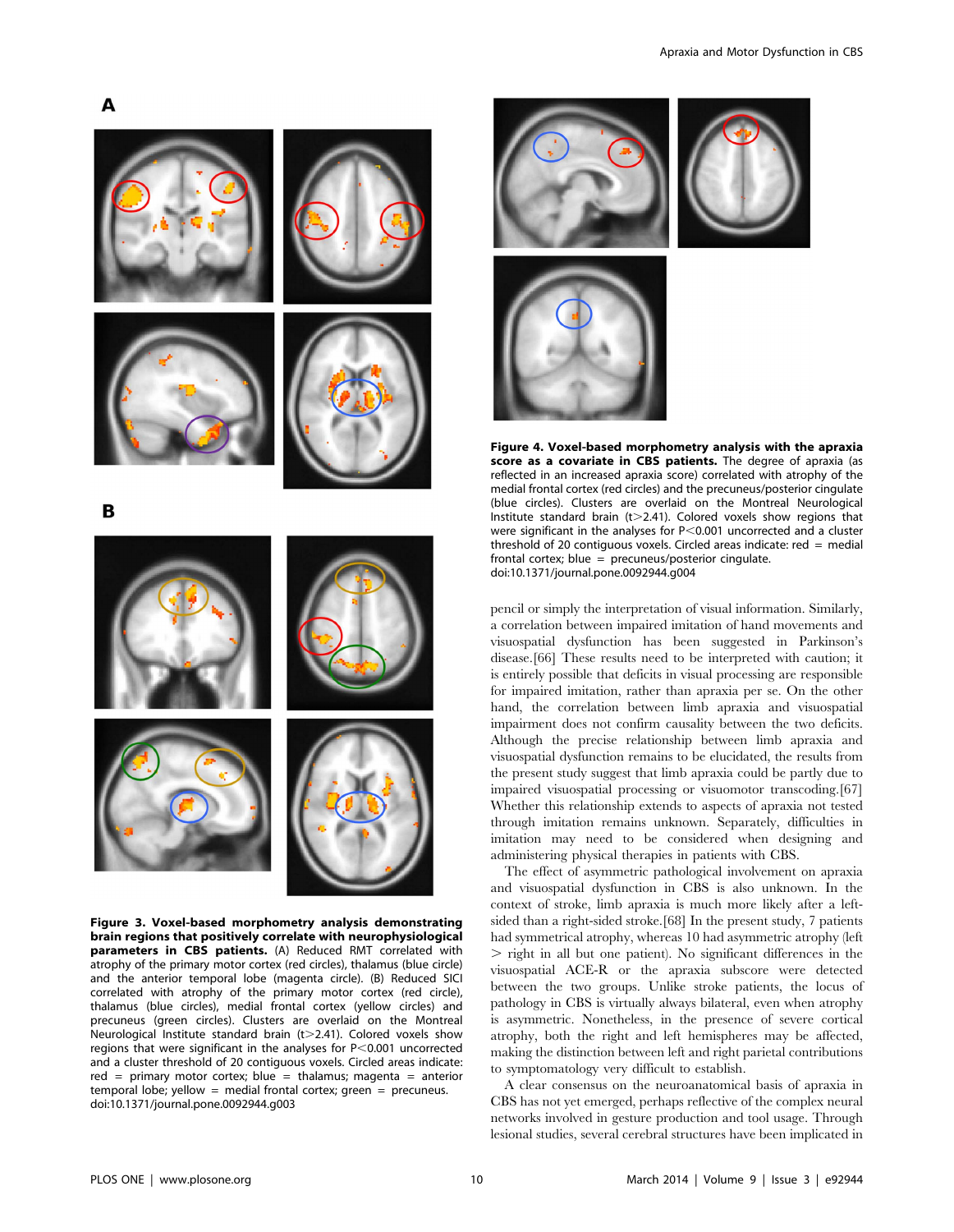the genesis of apraxia, including the left parietal lobe,[17,18,69,70] frontoparietal circuits,[21] and the premotor cortex.[71–73] Apraxia has also been described in the context of basal ganglia pathology, particularly if surrounding white matter tracts are involved.[74] In CBS, pathological studies have attributed apraxia to involvement of the parietal, premotor, and primary motor cortices.[23,71,75–77] Imaging studies in CBS have correlated apraxia with inferior parietal,[21,22] left supplementary motor area, premotor cortex, and caudate nucleus atrophy or dysfunctional connectivity between these regions.[21,29] The parietal lobe is important for integration of visual and sensory information,[78] and involvement of this key integrative region in CBS is well recognized, particularly in CBS associated with underlying Alzheimer's disease.[23,24] Our analyses suggest a strong relationship between apraxia and atrophy of two regions; the precuneus/posterior cingulate within the posteromedial parietal lobe, and the premotor cortex. Interestingly, functional MRI studies also support a key role for these two regions.[79] The precuneus is known to be affected early in the course of Alzheimer's disease,[80] suggesting that the group of CBS patients with underlying Alzheimer's pathology may be driving the association. Future studies should use amyloid imaging techniques (such Pittsburgh compound type B positron emission tomography) to explore this relationship. Furthermore, the precuneus/posterior cingulate should be examined more closely in CBS patients with underlying tau pathology.

In summary, cortical dysfunction in CBS is associated with pathological involvement of the primary motor cortex and the basal ganglia. Motor dysfunction, as assessed by transcranial magnetic stimulation techniques, was associated with the degree of apraxia. In addition, limb apraxia was correlated with atrophy of the precuneus and the pre-motor cortex. Comparisons of cortical excitability across different pathologies in CBS are required to determine whether transcranial magnetic stimulation may be useful in predicting pathology in life. Nonetheless, by combining

#### References

- 1. Kertesz A, Martinez-Lage P, Davidson W, Munoz DG (2000) The corticobasal degeneration syndrome overlaps progressive aphasia and frontotemporal dementia. Neurology 55: 1368–1375.
- 2. Kertesz A, McMonagle P (2010) Behavior and cognition in corticobasal degeneration and progressive supranuclear palsy. J Neurol Sci 289: 138–143. doi:10.1016/j.jns.2009.08.036.
- 3. Rinne JO, Lee MS, Thompson PD, Marsden CD (1994) Corticobasal degeneration: A clinical study of 36 cases. Brain 117: 1183–1196. doi:10.1093/brain/117.5.1183.
- 4. Shelley BP, Hodges JR, Kipps CM, Xuereb JH, Bak TH (2009) Is the pathology of corticobasal syndrome predictable in life? Mov Disord 24: 1593–1599. doi:10.1002/mds.22558.
- 5. Soliveri P, Piacentini S, Girotti F (2005) Limb apraxia in corticobasal degeneration and progressive supranuclear palsy. Neurology 64: 448–453. doi:10.1212/01.WNL.0000150732.92567.BA.
- 6. Graham NL, Bak TH, Hodges JR (2003) Corticobasal degeneration as a cognitive disorder. Mov Disord 18: 1224–1232. doi:10.1002/mds.10536.
- 7. Graham NL, Bak T, Patterson K, Hodges JR (2003) Language function and dysfunction in corticobasal degeneration. Neurology 61: 493–499.
- 8. Mathew R, Bak TH, Hodges JR (2011) Screening for cognitive dysfunction in corticobasal syndrome: utility of Addenbrooke's cognitive examination. Dement Geriatr Cogn Disord 31: 254–258. doi:10.1159/000327169.
- 9. Boeve BF, Lang AE, Litvan I (2003) Corticobasal degeneration and its relationship to progressive supranuclear palsy and frontotemporal dementia. Ann Neurol 54 Suppl 5: S15–19. doi:10.1002/ana.10570.
- 10. Lang AE, Riley DE, Bergeron C (1994) Cortico-basal ganglionic degeneration. Neurodegenerative Diseases. Philadelphia: WB Saunders .pp. 877–894.
- 11. Mathew R, Bak TH, Hodges JR (2012) Diagnostic criteria for corticobasal syndrome: a comparative study. J Neurol Neurosurg Psychiatr 83: 405–410. doi:10.1136/jnnp-2011-300875.
- 12. Frasson E, Bertolasi L, Bertasi V, Fusina S, Bartolomei L, et al. (2003) Paired transcranial magnetic stimulation for the early diagnosis of corticobasal degeneration. Clin Neurophysiol 114: 272–278.

functional neurophysiological and neuropsychological methods, as well as VBM, the present study provides further insight into the pathogenesis of core clinical features of CBS.

#### Supporting Information

Table S1 Inter-rater reliability for measures of apraxia. Mean apraxia scores did not significantly differ when examiner 1 was compared to examiner 2. (DOC)

Table S2 Motor features of corticobasal syndrome patients. Motor dysfunction in CBS patients was characterised by rigidity and bradykinesia, while other features such as alien limb phenomenon, myoclonus, and dystonia were less common. (DOCX)

Table S3 Individual performance of CBS patients on the ACE-R. Performance in the impaired range (Mioshi et al., 2006) is indicated by highlighted cells according to age defined cut-offs (yellow  $\approx 50-59$  years, purple  $\approx 60-69$  years, orange  $\approx 70-75$ years). Note the ACE-R could not be performed on one patient. (DOCX)

Table S4 Motor features of corticobasal syndrome patients classified by resting motor threshold. Motor dysfunction in CBS patients was characterised by rigidity and bradykinesia, while other features such as alien limb phenomenon, myoclonus, and dystonia were less common. (DOCX)

#### Author Contributions

Conceived and designed the experiments: JRB MH SV MCK JRH. Performed the experiments: JRB SV MH. Analyzed the data: JRB MH. Contributed reagents/materials/analysis tools: JRB SV MH MCK JRH. Wrote the paper: JRB SV MH MCK JRH.

- 13. Kühn AA, Grosse P, Holtz K, Brown P, Meyer B-U, et al. (2004) Patterns of abnormal motor cortex excitability in atypical parkinsonian syndromes. Clin Neurophysiol 115: 1786–1795. doi:10.1016/j.clinph.2004.03.020.
- 14. Alberici A, Bonato C, Calabria M, Agosti C, Zanetti O, et al. (2008) The contribution of TMS to frontotemporal dementia variants. Acta Neurologica Scandinavica 118: 275–280. doi:10.1111/j.1600-0404.2008.01017.x.
- 15. Okuma Y, Urabe T, Mochizuki H, Miwa H, Shimo Y, et al. (2000) Asymmetric cortico-cortical inhibition in patients with progressive limb-kinetic apraxia. Acta Neurol Scand 102: 244–248.
- 16. Holl AK, Ille R, Wilkinson L, Otti DV, Hödl E, et al. (2011) Impaired ideomotor limb apraxia in cortical and subcortical dementia: a comparison of Alzheimer's and Huntington's disease. Neurodegener Dis 8: 208–215. doi:10.1159/000322230.
- 17. Zadikoff C, Lang AE (2005) Apraxia in movement disorders. Brain 128: 1480– 1497. doi:10.1093/brain/awh560.
- 18. Gross RG, Grossman M (2008) Update on apraxia. Curr Neurol Neurosci Rep 8: 490–496.
- 19. Leiguarda R (2001) Limb Apraxia: Cortical or Subcortical. NeuroImage 14: S137–S141. doi:10.1006/nimg.2001.0833.
- 20. Goldenberg G (2013) Apraxia in left-handers. Brain 136: 2592–2601. doi:10.1093/brain/awt181.
- 21. Borroni B, Garibotto V, Agosti C, Brambati S, Bellelli G, et al. (2008) White matter changes in corticobasal degeneration syndrome and correlation with limb apraxia. Arch Neurol 65: 796–801. doi:10.1001/archneur.65.6.796.
- 22. Rohrer J, Rossor M, Warren J (2010) Apraxia in progressive nonfluent aphasia. J Neurol 257: 569–574. doi:10.1007/s00415-009-5371–4.
- 23. Lee SE, Rabinovici GD, Mayo MC, Wilson SM, Seeley WW, et al. (2011) Clinicopathological correlations in corticobasal degeneration. Ann Neurol 70: 327–340. doi:10.1002/ana.22424.
- 24. Whitwell JL, Jack CR, Boeve BF, Parisi JE, Ahlskog JE, et al. (2010) Imaging correlates of pathology in corticobasal syndrome. Neurology 75: 1879–1887. doi:10.1212/WNL.0b013e3181feb2e8.
- 25. Boeve BF, Maraganore DM, Parisi JE, Ahlskog JE, Graff-Radford N, et al. (1999) Pathologic heterogeneity in clinically diagnosed corticobasal degeneration. Neurology 53: 795.